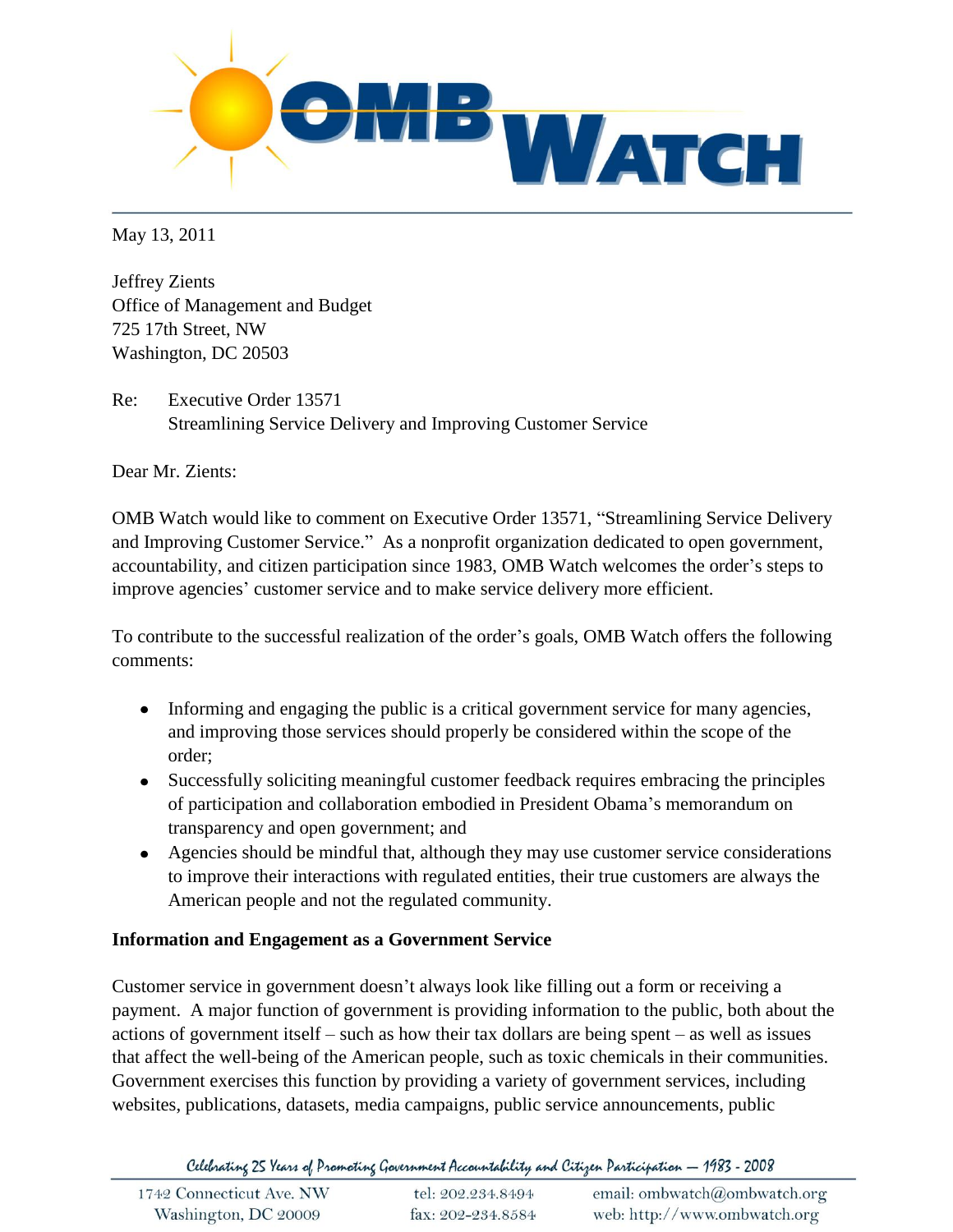warning systems, and community outreach. The economic and social impact is immense and difficult to quantify; for instance, information delivered by these services is often redistributed by non-governmental entities such as the news media, public interest groups, and libraries. Their users may not even be aware that the information originated from a government service.

We appreciate that the order acknowledges the importance of information delivery by calling for actions for "improving the design and management of agency websites providing services or information to the public. " OMB Watch has long advocated that government should use the Internet to communicate with the public. Effectively delivering information online must include a commitment to make government websites as robust and as user-friendly as possible, and to regularly update them to add information and address customer needs.

In recent years, the federal government has made steps to improve its online communications, including launching a number of new and redesigned websites and increasing the use of visitor surveys. We support continued efforts to improve government websites, such as enhancing accessibility for disabled users, improving compliance with web standards, and ensuring government websites are accessible in a variety of browsers, including mobile devices.

However, improving existing websites is only one part of the puzzle. OMB's guidance on implementing the order should direct agencies to review their public information and outreach services, including but not limited to websites. The review should examine these services from a customer perspective, look for gaps in these services, and consider adopting best practices and innovative technologies to improve these services. In reviewing their information services, agencies should keep in mind the principles of President Obama's memorandum on Transparency and Open Government – ensuring public trust and strengthening democracy by increasing transparency, participation, and collaboration. The reviews should also consider these services in light of agency missions and the important national purposes that these information services can support, including protecting public safety and the environment.

## **Successfully Soliciting and Using Customer Feedback**

Paramount to improving customer service is understanding the customer's perspective. President Obama's Open Government Directive set the stage well for increasing participation and collaboration to allow "customer" feedback to guide changes to agency activities.

As the government seeks greater input about customer satisfaction, several issues should be kept in consideration. First and foremost is the question of resources. Feedback processes do require resources to be successfully executed, which agencies can be reluctant to provide. However, cost-effective participation processes should be viewed as an investment, as they can yield cost savings and improved services in the longer term. For instance, soliciting customer feedback before designing a form can help produce a better form, which reduces the staff resources necessary to respond to customer questions later.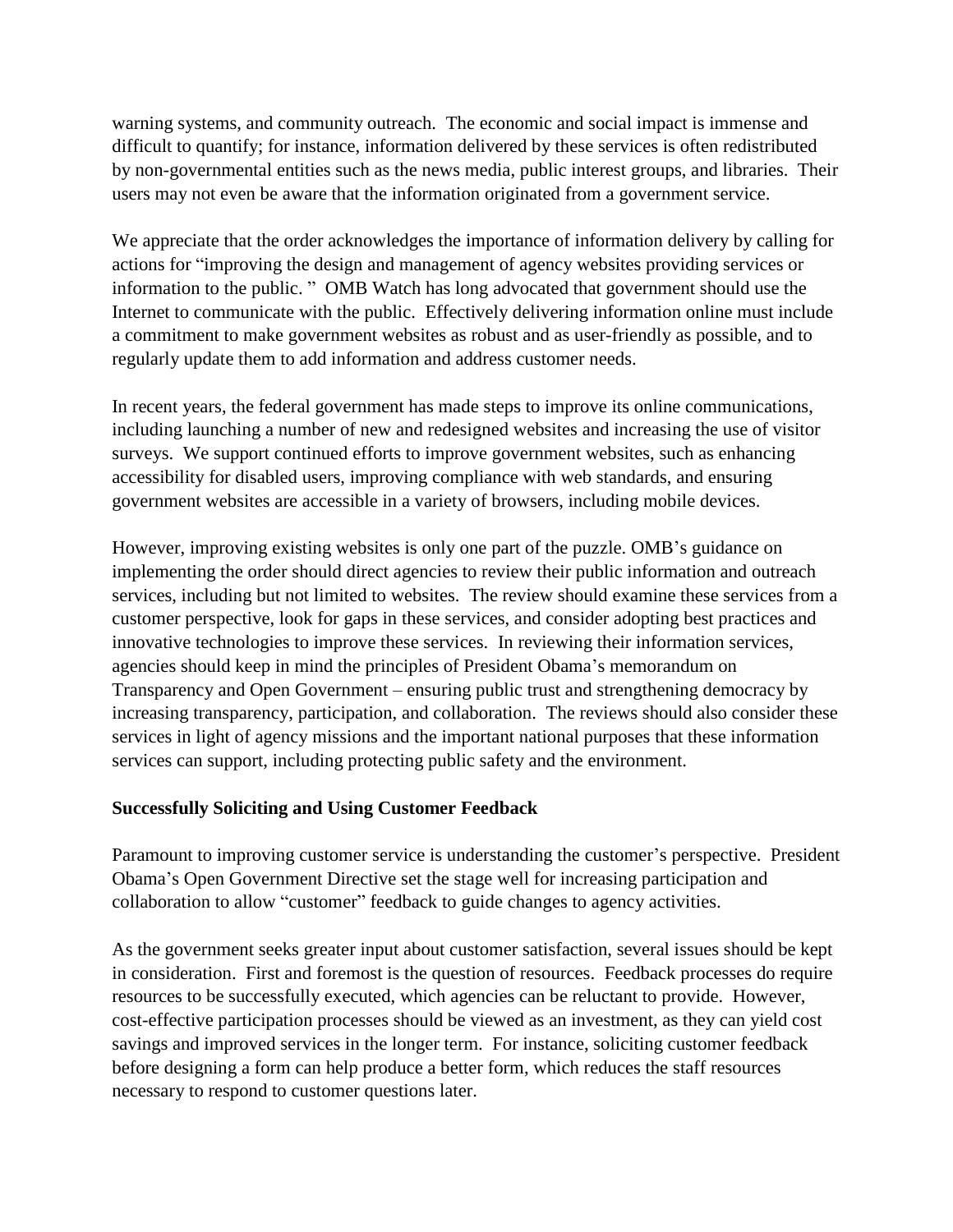Another key consideration is the ease of input. Often "customers" will not provide any feedback unless the mechanism for gathering the information is easy and ingrained into the service itself. For instance, many businesses have instituted regular surveys at the end of every customer call to gather information on the level of satisfaction and identify any problems. Agencies are going to have to develop low-burden mechanisms that similarly dovetail with the services they provide, whatever they might be.

Finally, to be sustainable, customers must perceive that their feedback can have an impact. Agencies must take the time to respond to customers and explain how the agency uses their input. Agencies should also consider offering mechanisms where the public is able to access the feedback provided to agencies. The General Services Administration offers several such services for agencies to use, such as IdeaScale and UserVoice. These services turn customer feedback into a conversation, where customers can respond to one another's ideas, generating an increased level of participation and creating a sense of ownership.

## **Regulated Entities are not the "Customer"**

Reviewing agency activities through a customer service perspective can reveal many ways to improve efficiency, timeliness, accuracy, elimination of unnecessary work, and much more. However, there are also potential risks associated with inappropriately using such a perspective, especially for regulatory agencies. OMB Watch fully supports agencies' use of a customer service framework to improve their regulatory activities but cautions agencies to always remember that the companies and individuals they regulate are not their real customers. Agencies' true customers are the American public. Even agencies that have limited direct interaction with the public are tasked with serving the public's best interest. It is upon the public's behalf that agencies oversee commerce, the environment, transportation, education, and everything else.

Recent disasters such as the BP Deepwater Horizon oil spill have brought into question the sometimes overly close relationship that can develop between regulators and the regulated. Regulators have a responsibility to enforce the laws that protect consumers, workers, and the environment. Approaching their duties with a customer service perspective should not encourage agencies to abdicate this responsibility in order to placate regulated entities.

It is appropriate to review regulatory activities with an eye to reducing unnecessary burdens. In fact, in some circumstances, this can benefit the public as well as the regulated entity. For instance, by collecting required reporting in electronic form rather than on paper, an agency might reduce compliance costs while also being able to make the reported information available to the public in a more timely fashion. In addition, as noted in OMB's guidance on the Plain Writing Act, improving the clarity of agency communications with regulated entities can increase compliance, ultimately reducing the risks to the American public.